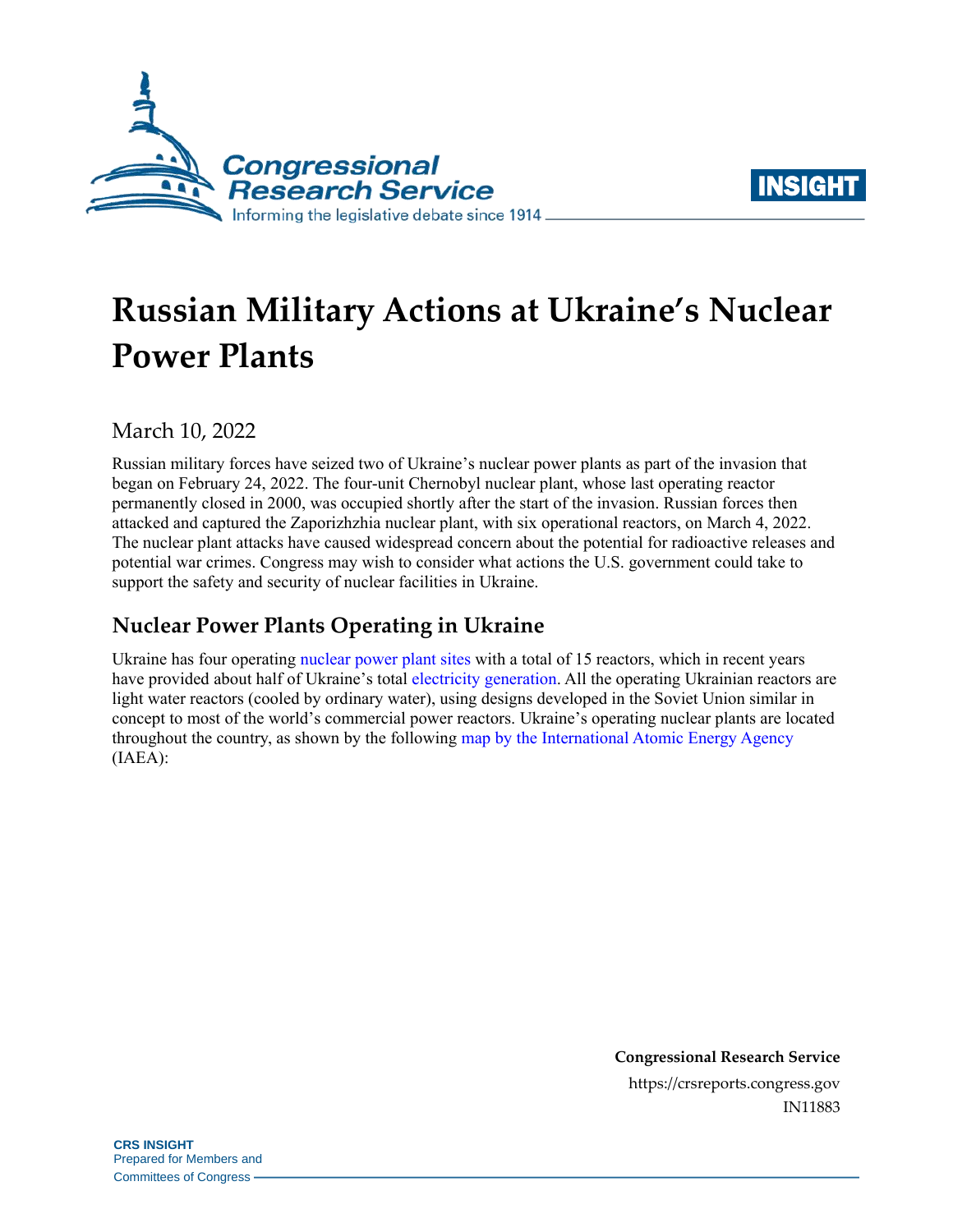

The 15 operable Ukrainian reactors are of a fundamentally different design than those at Ukraine's closed [Chernobyl plant,](https://world-nuclear.org/information-library/safety-and-security/safety-of-plants/chernobyl-accident.aspx) where the Unit 4 reactor experienced an uncontrolled power surge in 1986, causing an explosion that released large amounts of radioactivity into the environment.

#### **Reactor Safety Systems**

The core of a light water reactor, such as those currently operating in Ukraine, consists of about 100 tons of highly radioactive nuclear fuel producing tremendous heat through a nuclear [chain reaction.](https://www.nrc.gov/reading-rm/basic-ref/glossary/chain-reaction.html)

To slow or shut down the chain reaction, control rods are inserted into the reactor core. Shutdown happens very quickly in an emergency. However, even after the chain reaction stops, substantial amounts of heat continue to be produced from the radioactive decay of the nuclear materials in the reactor core. If water does not continue to circulate through the core, decay heat can build up enough to melt the nuclear fuel and breach the steel pressure vessel that holds the core. The heat and pressure could also eventually escape the concrete containment structure that surrounds the pressure vessel and associated pumps and piping. This occurred during the [Fukushima Daiichi accident](https://www.iaea.org/topics/response/fukushima-daiichi-nuclear-accident) in Japan at reactors built with a different type of containment from [those in Ukraine.](https://aris.iaea.org/PDF/VVER-300(V-478).pdf)

Highly radioactive and thermally hot spent nuclear fuel is regularly removed from the reactor core to be replaced with fresh fuel. The spent fuel is stored in large pools of water adjacent to each reactor. The water must be constantly cooled to carry away decay heat from the spent fuel.

#### **Reactor Safety Risks from Russian Attacks**

The Russian military attack on the Zaporizhzhia nuclear power plant in southeastern Ukraine began on March 4, 2022, reportedly with ["heavy fighting and artillery shelling.](https://snriu.gov.ua/en/news/current-situation-znpp)" The shelling started fires on the site that severely damaged a training building, but were extinguished without causing radiation releases. Russian forces seized control of the plant and its management, but the plant's operational personnel have remained on duty. As of March 10, 2022, [two reactors were operating](https://snriu.gov.ua/en/news/information-zaporizhzhia-npp-1200-10-march-2022) and four were shut down.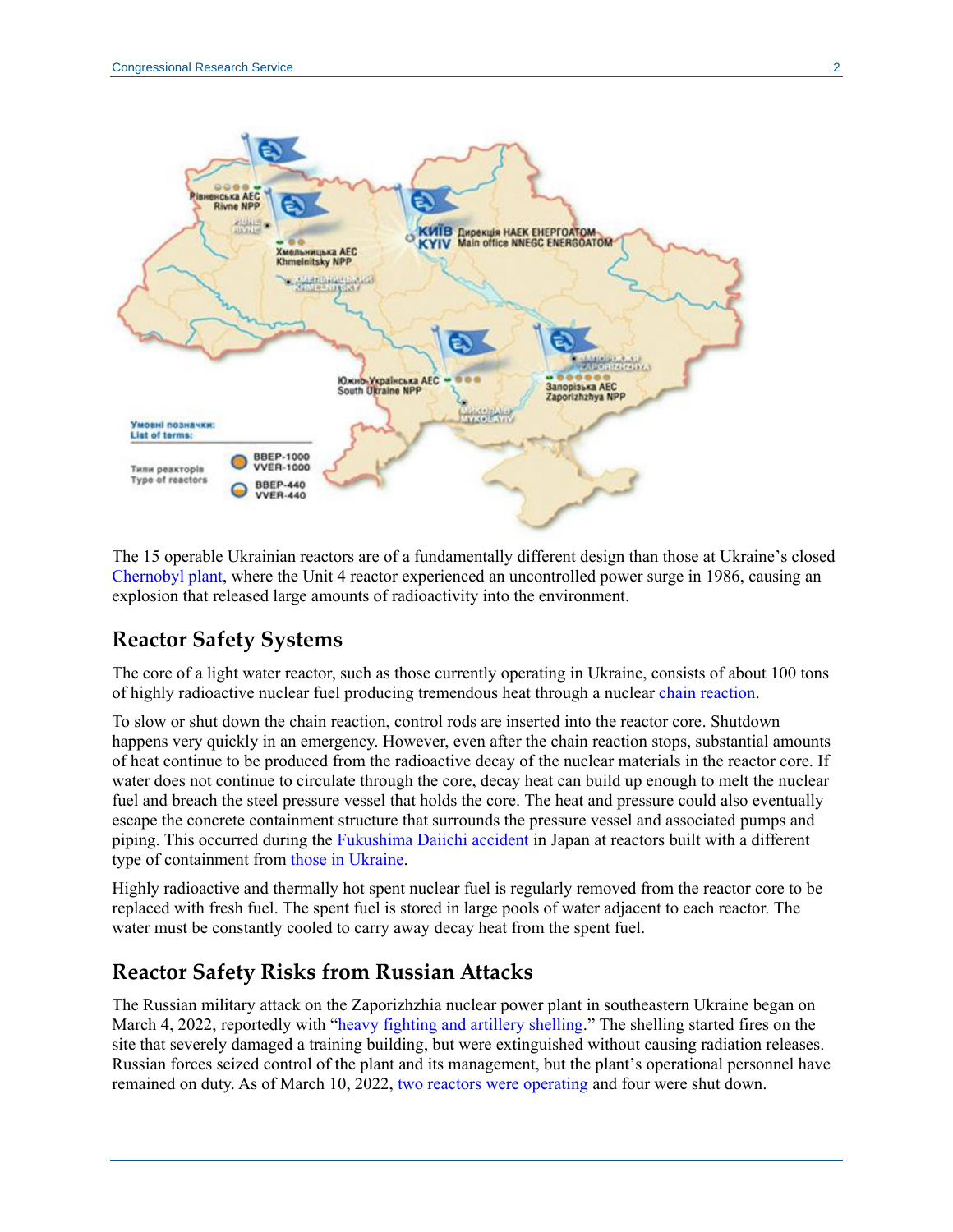The Chernobyl plant, located north of Kyiv and occupied during the first day of the invasion, does not have any operating reactors, but the site includes large amounts of spent nuclear fuel and radioactive debris in a huge confinement structure that is guarded and maintained. The plant is reported to have lost [power](https://snriu.gov.ua/en/news/chnpp-facilities-situation-update-09-march-2022-1300) from the electric grid and is relying on backup diesel generators to power cooling and other systems. [IAEA stated](https://www.usnews.com/news/world/articles/2022-03-09/iaea-says-no-critical-impact-on-safety-after-power-loss-at-chernobyl) March 9, 2022, that the Chernobyl power loss "does not have any critical impact on safety."

The ongoing Russian military action poses a range of potential threats to Ukrainian nuclear plant safety:

- *Direct military damage to one or more reactors*. Nuclear power plants are not designed to withstand military munitions, which could directly penetrate the concrete reactor containment and steel pressure vessel, allowing widespread release of highly radioactive material from the reactor core.
- *Military damage to reactor safety systems*. Even if a military attack did not damage the reactor containment, explosions and fires could disable the safety systems necessary to prevent the core from overheating.
- *Station blackout: loss of electric power*. Nuclear plants rely on electricity to run cooling pumps and control systems. If power from the electric grid is lost, diesel generators produce backup power, and are intended to operate long enough for grid power to be restored. Loss of power from both the grid and the diesel generators results in station blackout, the condition that caused the radioactive releases at Fukushima.
- *Disruption of plant personnel*. Plant safety could be at risk if military action hindered or blocked the hundreds of workers needed to operate, maintain, and manage a nuclear power plant.
- *Damage to spent fuel pool or cooling systems*. If damage to a spent fuel pool allowed its water to drain, or if its cooling systems were disabled, the spent fuel could overheat and release large amounts of radioactive material to the environment.

#### **International Response**

The [State Nuclear Regulatory Inspectorate](https://snriu.gov.ua/en) of Ukraine reports on facility conditions to the IAEA. At Zaporizhzhia, the Ukrainian regulator reported that internal communications "have been disrupted or cut off." IAEA Director General Rafael [Grossi](https://www.iaea.org/newscenter/news/framework-for-the-safety-and-security-of-ukraines-nuclear-power-plants-must-be-agreed-iaea-director-general-tells-board-of-governors) is [negotiating](https://www.youtube.com/watch?v=ASGuxJgya3c) anagreement on safe practices with the Ukrainian and Russian foreign ministers. IAE[A daily reports](https://www.iaea.org/ukraine-conflict) summarize reactor operations.

During an emergency U.N. Security Council meeting, U.S. Ambassador Linda Thomas Greenfield [called](https://usun.usmission.gov/remarks-by-ambassador-linda-thomas-greenfield-at-a-un-security-council-emergency-meeting-on-ukraines-zaporizhzhia-nuclear-power-plant/)  [on](https://usun.usmission.gov/remarks-by-ambassador-linda-thomas-greenfield-at-a-un-security-council-emergency-meeting-on-ukraines-zaporizhzhia-nuclear-power-plant/) Russia "to withdraw its troops from the plant, to permit medical treatment for injured personnel, to ensure operators have full access to the site and are able to communicate with nuclear regulators, and to allow the operators to conduct shift changes to ensure the continued safe operation of the plant." Some [analysts](https://oneearthfuture.org/press-mentions/laura-rockwood-interviewed-bbc-ukrainian-zaporizhzhia-nuclear-power-plant-takeover) argue that the attack could be considered a "war crime" under [international law.](https://thebulletin.org/2022/03/how-international-law-applies-to-attacks-on-nuclear-and-associated-facilities-in-ukraine/)